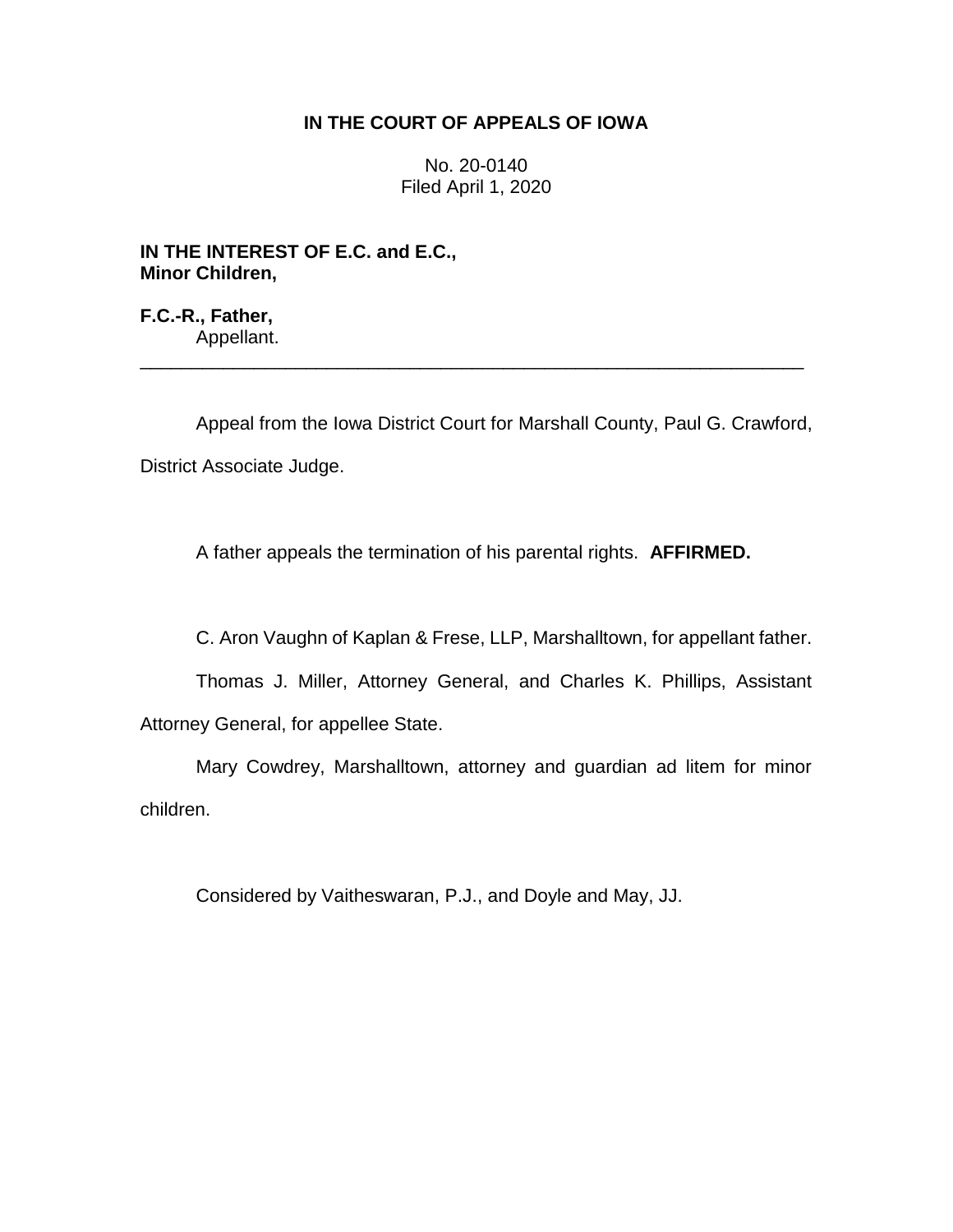**MAY, Judge.**

The father appeals from the termination of his parental rights to his two children, E.C. and E.C. On appeal, he argues termination is not in the children's best interests and the juvenile court erred in not deciding placement before termination. We affirm.

We review termination proceedings de novo. *In re P.L.*, 778 N.W.2d 33, 40 (Iowa 2010). "We will uphold an order terminating parental rights where there is clear and convincing evidence of the statutory grounds for termination. Evidence is clear and convincing when there is no serious or substantial doubt as to the correctness of the conclusions of law drawn from the evidence." *In re T.S.*, 868 N.W.2d 425, 431 (Iowa Ct. App. 2015) (citing *In re D.W.*, 791 N.W.2d 703, 706 (Iowa 2010)).

The father first claims termination is not in the best interests of the children. Under the best-interest analysis, "the [juvenile] court shall give primary consideration to the child[ren]'s safety, to the best placement for furthering the long-term nurturing and growth of the child[ren], and to the physical, mental, and emotional condition and needs of the child[ren]." Iowa Code § 232.116(2) (2019). The juvenile court found termination was in the children's best interests and noted placement with the foster family or a relative "would offer them more safety, security, and opportunity to flourish."

The father has struggled with methamphetamine use throughout the pendency of this case. In fact, at the termination hearing, he testified he used methamphetamine four days prior. And before that, he admitted to multiple relapses. The father never completed a substance-abuse evaluation for the Iowa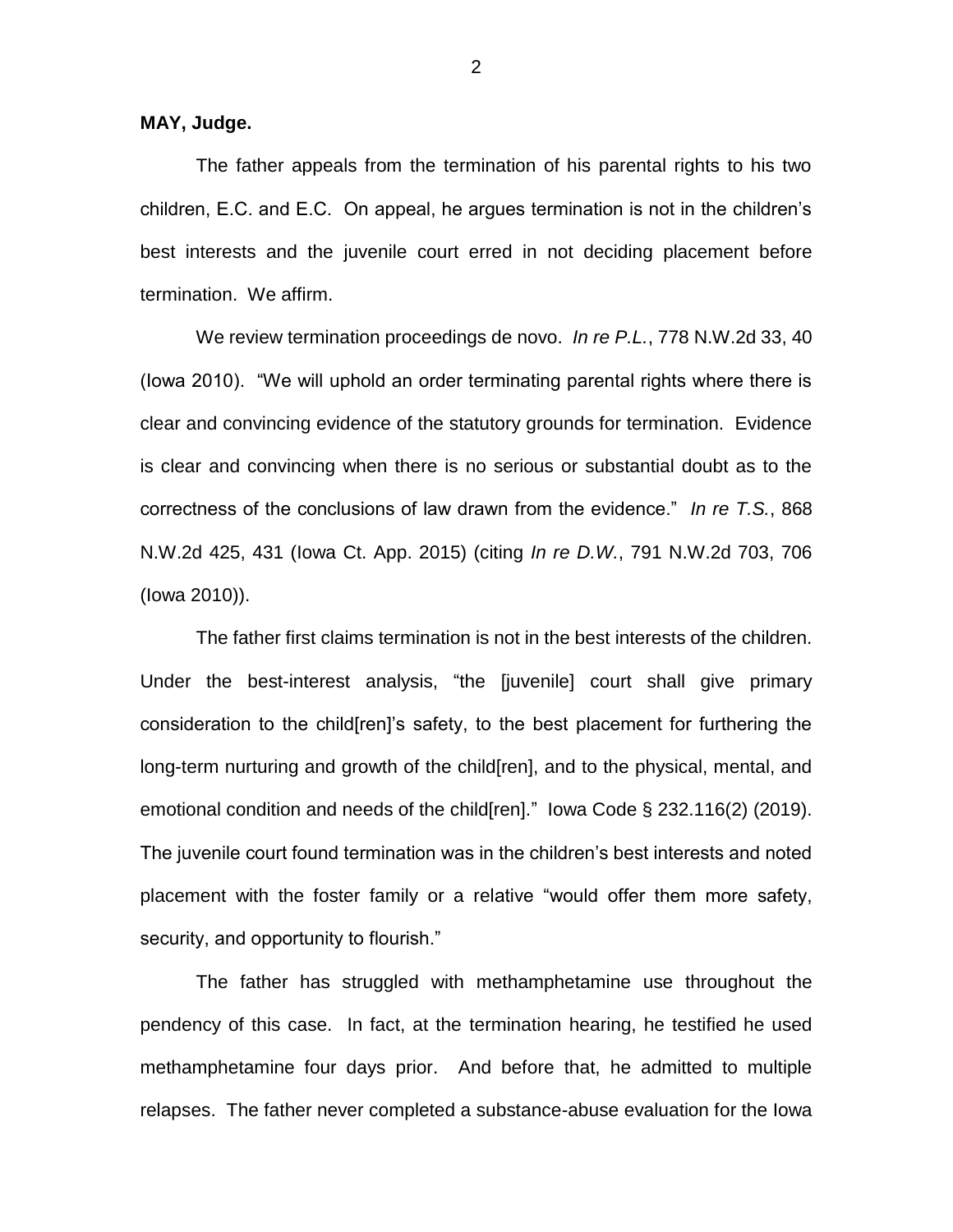Department of Human Services (DHS). He was not consistent with drug testing and missed about fifteen drug tests. Because the father has relapsed multiple times without ever seeking treatment, we fear such behavior will continue. *See In re J.P.*, No. 19-1633, 2020 WL 110425, at \*2 (Iowa Ct. App. Jan. 9, 2020) ("Given the father's consistent use of methamphetamine, short period of sobriety, and lack of engagement in any treatment program, we fear relapse is likely.").

Moreover, the father has not sought mental-health treatment, as recommended by DHS. He had a few evaluations, but he never followed through with treatment. There were also concerns about the children's safety while in the father's care. A Family Safety, Risk, and Permanency worker testified she had concerns about the father's parenting and noted the father did not appreciate the danger of having an axe in the living room or leaving broken glass near the children's play area. We recognize "the court shall give primary consideration to the child[ren]'s safety." Iowa Code § 232.116(2); *see In re J.E.*, 723 N.W.2d 793, 802 (Iowa 2006) (Cady, J., specially concurring) (noting safety is a "defining element[]" in the best-interest analysis). Given these concerns, we find termination is in the children's best interests.

The father briefly mentions the juvenile court should have granted additional time rather than terminating his rights. Iowa Code section 232.104(2)(b) allows a court to defer termination for six months if "the need for removal of the child[ren] from the child[ren]'s home will no longer exist at the end of the additional six-month period." But, as the juvenile court noted, the father is currently in prison with an anticipated release date of October 2020. And the court found that, after six months, the "father [would] still be in prison and in no position to parent." Likewise,

3